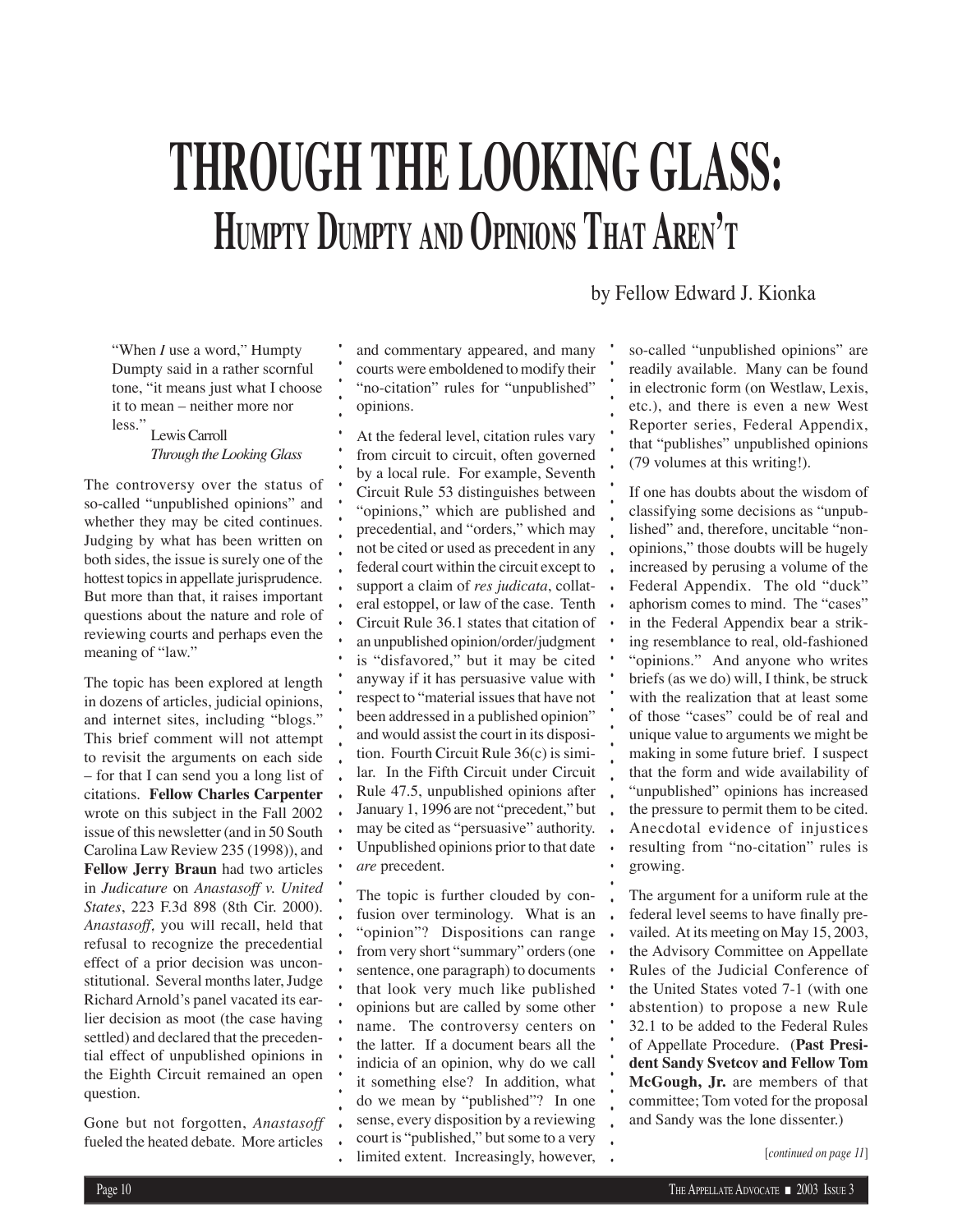### **THROUGH THE LOOKING GLASS: HUMPTY DUMPTY AND OPINIONS THAT AREN'T**

The text of the proposed new rule is as follows:

#### **[Proposed] Rule 32.1. Citation of Judicial Dispositions**

**(a) Citation Permitted.** No prohibition or restriction may be imposed upon the citation of judicial opinions, orders, judgments, or other written dispositions that have been designated as "unpublished," "not for publication," "non-precedential," "not precedent," or the like, unless that prohibition or restriction is generally imposed upon the citation of all judicial opinions, orders, judgments, or other written dispositions.

**(b) Copies Required.** A party who cites a judicial opinion, order, judgment, or other written disposition that is not available in a publicly accessible electronic database must file and serve a copy of that opinion, order, judgment, or other written disposition with the brief or other paper in which it is cited.

The proposed rule is followed by an unusually lengthy Committee Note and preceded by an introduction that frankly acknowledges the issue is "controversial" and may be expected to generate a great deal of interest. The proposed rule was published by the Advisory Committee on August 15, 2003 with an invitation for public comment. Comments may be submitted by letter, fax, e-mail, or at the committee's website (see below). The deadline for comments is February 16, 2004. In addition, there will be public hearings on this and other proposed appellate procedure amendments in Los Angeles on January 20, 2004, and in Washington, D.C. on January 26. If you wish to testify, you must contact the committee secretary at least 30 days in advance. After the public comment period, the Advisory Committee will decide whether to submit the proposed amendments to the Standing Committee on Rules of Practice and Procedure of the Judicial Conference. The proposed rules, comments, and further information as to the specific procedures for providing comments are available at the committee's web site: *http://www.uscourts.gov/rules/ newrules1.html*. Assuming you have views on this very important issue, this is a great opportunity to be heard and perhaps to influence the future direction of the law.

Meanwhile, at the state level, a similar situation prevails. In many states with busy intermediate appellate courts, large numbers of dispositions that look like "opinions" are designated as "unpublished" and uncitable. For example, Illinois Supreme Court Rule 23 provides that an Appellate Court panel can issue a citable "opinion" only when a majority of the panel determines that the decision: (1) establishes a new rule of law or modifies, explains or criticizes an existing rule of law; or (2) resolves, creates, or avoids an apparent conflict of authority within the Appellate Court. And as if this were not enough to stifle publication, by an administrative order in 1994 the Illinois Supreme Court limited by district the number of opinions to be published – First (Chicago), 750; Second, 250; and 150 each for the Third, Fourth, and Fifth (the order also establishes page limits for opinions). And yet the Appellate Court disposes of some 9,000 cases per year. While some of these are procedural dismissals or summary dispositions, the great majority are "Rule 23" orders, which look for all the world like "opinions." Indeed, on several occasions when I had received a Rule 23 order. I filed a motion to publish. In every case the motion was granted, the only change in the order being to change the word "order" in the first line to "opinion." One opinion, originally a Rule 23 order, has since been cited a dozen times in later cases and another dozen times in secondary authorities.

In response to increasing dissatisfaction with Rule 23, the Illinois Supreme Court appointed a blue-ribbon committee (including **Fellows Michael Reagan** and **Michael Rathsack**) to study the rule and make recommendations. In its December 2002 report, the committee recommended revising Rule 23. The new rule would continue the three-part classification of dispositions into opinions, written orders, and summary orders. As now, only opinions would be published, but written (unpublished) orders, although "not precedential," could be cited "for the order's persuasive value." Summary orders, as now, would be used where: (1) the Appellate Court lacks jurisdiction; (2) the disposition is clearly controlled by case law precedent, statute, or rules of court; (3) the appeal is moot; (4) the issues involve no more than an application of well-settled rules to recurring fact situations; (5) the opinion or findings of fact and conclusions of law of the trial court or agency adequately explain the decision; (6) no error of law appears on the record; (7) the trial court or agency did not abuse its discretion; or (8) the record does not demonstrate that the decision of the trier of fact is against the manifest weight of the evidence.

This sort of tripartite division seems to be a sensible one. Most opponents of existing "no citation" rules (such as yours truly) concede that certain dispositions are of such limited value that they can be handled by a summary order (a short paragraph or two). One can imagine, however, cases that would fit within Illinois' categories  $(5)$ ,  $(6)$ , (7) or (8) that would nevertheless have precedential value, and therefore should be Rule 23 orders or opinions.

The proposed federal and Illinois rules appear to represent an emerging majority view that decisions with the

<sup>[</sup>*continued on page 12*]